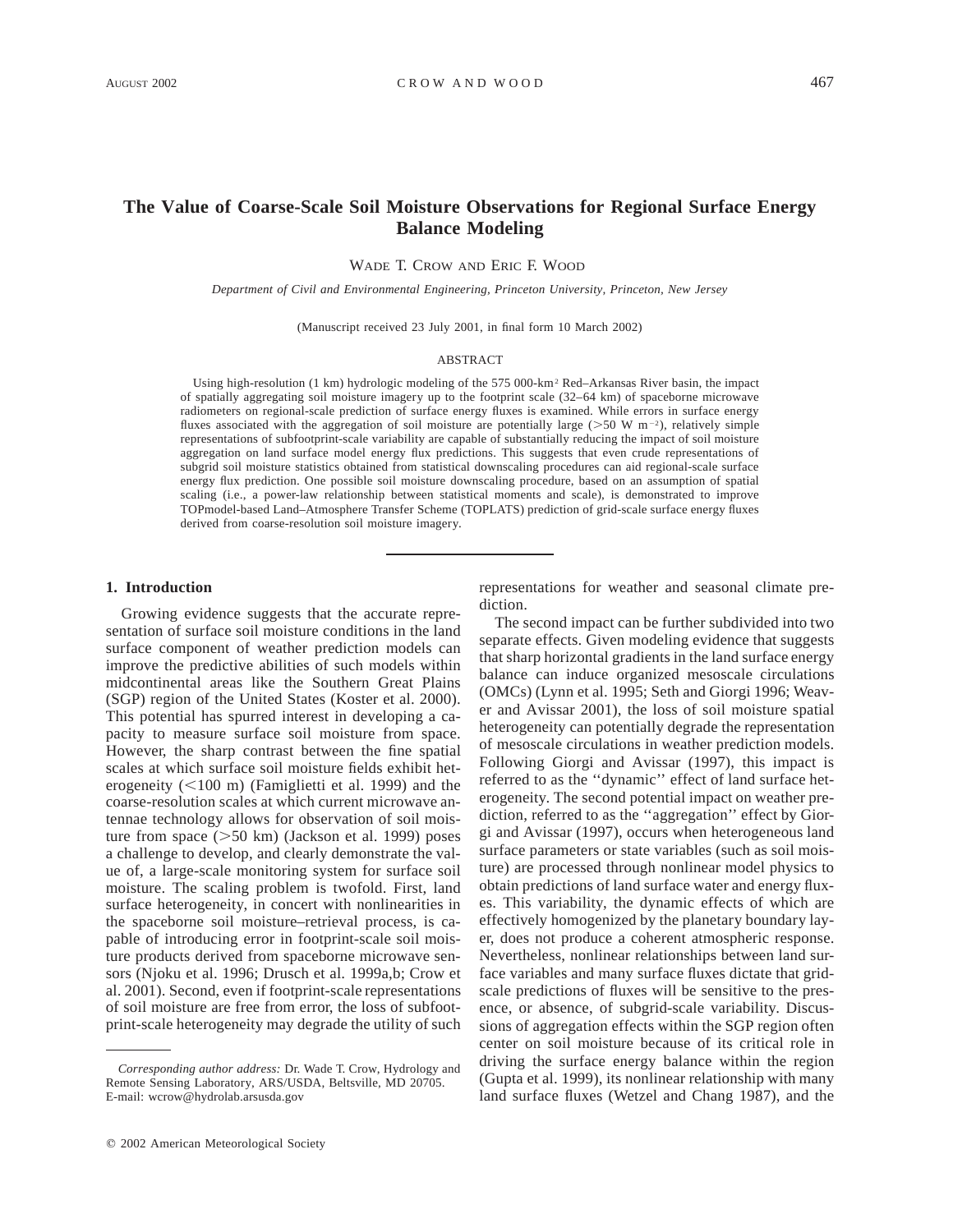large range of spatial scales at which it has been observed to exhibit heterogeneity (Rodriguez-Iturbe et al. 1995; Crow et al. 2000).

Neither impact, dynamic or aggregation, has been definitively shown to affect weather prediction within the SGP region. The ability of land surface heterogeneity to generate significant atmospheric circulations (i.e., the dynamic effect) appears highly dependent on synoptic conditions (Fast and McCorcle 1991), and at least some modeling evidence suggests that realistic patterns of land surface heterogeneity do not yield significant OMCs (Zhong and Doran 1997, 1998). In addition, the generation of OMCs is typically associated with heterogeneity at length scales coarser than 10 km (Avissar and Schmidt 1998) and is therefore potentially resolvable if synthetic aperture radiometry technology is utilized in next-generation antennae design for microwave remote sensors (Le Vine et al. 1994). In terms of the aggregation effect, Wetzel and Chang (1988), Famiglietti and Wood (1995), and Wood (1997) all argue for a large impact associated with the spatial aggregation of soil moisture, while contrary conclusions are presented by Sellers et al. (1995) and Kustas and Jackson (1999).

In cases where land surface aggregation effects are large, subgrid land surface heterogeneity can be incorporated into land surface models through a probability density function (PDF) representation. The PDF approach has been used for soil moisture, or surrogates for soil moisture, such as stomatal conductance, in a number of land surface schemes (Wetzel and Chang 1988; Avissar 1992; Famiglietti and Wood 1994b; Wetzel and Boone 1995). However, if the grid scale corresponds to the footprint scale at which soil moisture information is available, estimating subgrid statistics is not a trivial task. Estimation of subgrid statistics in this case requires a ''downscaling'' strategy capable of connecting fine-scale variability to observable magnitudes of coarse-scale heterogeneity (Blöschl and Sivipalan 1995). One possible downscaling approach is to assume that the statistical moments of soil moisture fields have a power-law relationship with scale, and to estimate magnitudes of fine-scale (or subresolution scale) variability based on fitting a scaling exponent to observed coarse-scale field statistics and extrapolating to finer scales (Dubayah et al. 1997).

The value of coarse-scale surface wetness observations for energy balance modeling depends both on the magnitude of the aggregation and dynamic impacts associated with smoothing soil moisture and the feasibility of strategies to correct modeling errors associated with each impact. This paper focuses on the soil moisture aggregation impact. Using TOPmodel-based Land–Atmosphere Transfer Scheme (TOPLATS) simulations over the SGP region, this analysis will quantify the magnitude of the soil moisture aggregation effect on the coarse-scale prediction of land surface energy fluxes and assess the ability of the downscaling strategy introduced



FIG. 1. Location of Red–Arkansas River basin and ARM CART study site within the U.S. SGP.

by Dubayah et al. (1997) to compensate surface energy flux predictions for the impact of nonresolved soil moisture heterogeneity.

## **2. TOPLATS modeling**

TOPLATS modeling of the SGP region was used to generate realistically heterogeneous soil moisture fields. For a full description of TOPLATS see Famiglietti and Wood (1994b) and Peters-Lidard et al. (1997). Simulations were run on a 1-km modeling grid over the 575 000-km2 Red–Arkansas River basin during the 1994 growing season (0100 UTC 1 April 1994–2400 UTC 31 July 1994). See Fig. 1 for location and scale of the basin. Hourly precipitation products were obtained from 4-km estimates of hourly rainfall accumulations retrieved by the Next Generation Weather Radar (NE-XRAD) system of Weather Surveillance Radar-1988 Doppler (WSR-88D) radars (Hudlow et al. 1991). Incoming solar radiation imagery was derived from processing 1-km Geostationary Operational Environmental Satellite (GOES) imagery of reflected solar radiation through the 2001 shortwave radiative transfer algorithm (Diak and Gautier 1983). Surface meteorology data (e.g., wind speed, air pressure, surface temperature, and wet-bulb surface temperature) were taken from the spatial interpolation of measurements made at 72 National Climate Data Center (NCDC) stations within the southcentral United States. Land cover was taken from a 1 km classification map derived from Advanced Very High Resolution Radiometer (AVHRR) imagery of the SGP region. Soil and topographic information was based on 1-km imagery of depth-to-bedrock estimations, a 1-km State Soil Geographic (STATSGO) soil texture image, and a 1-km U.S. Department of Agri-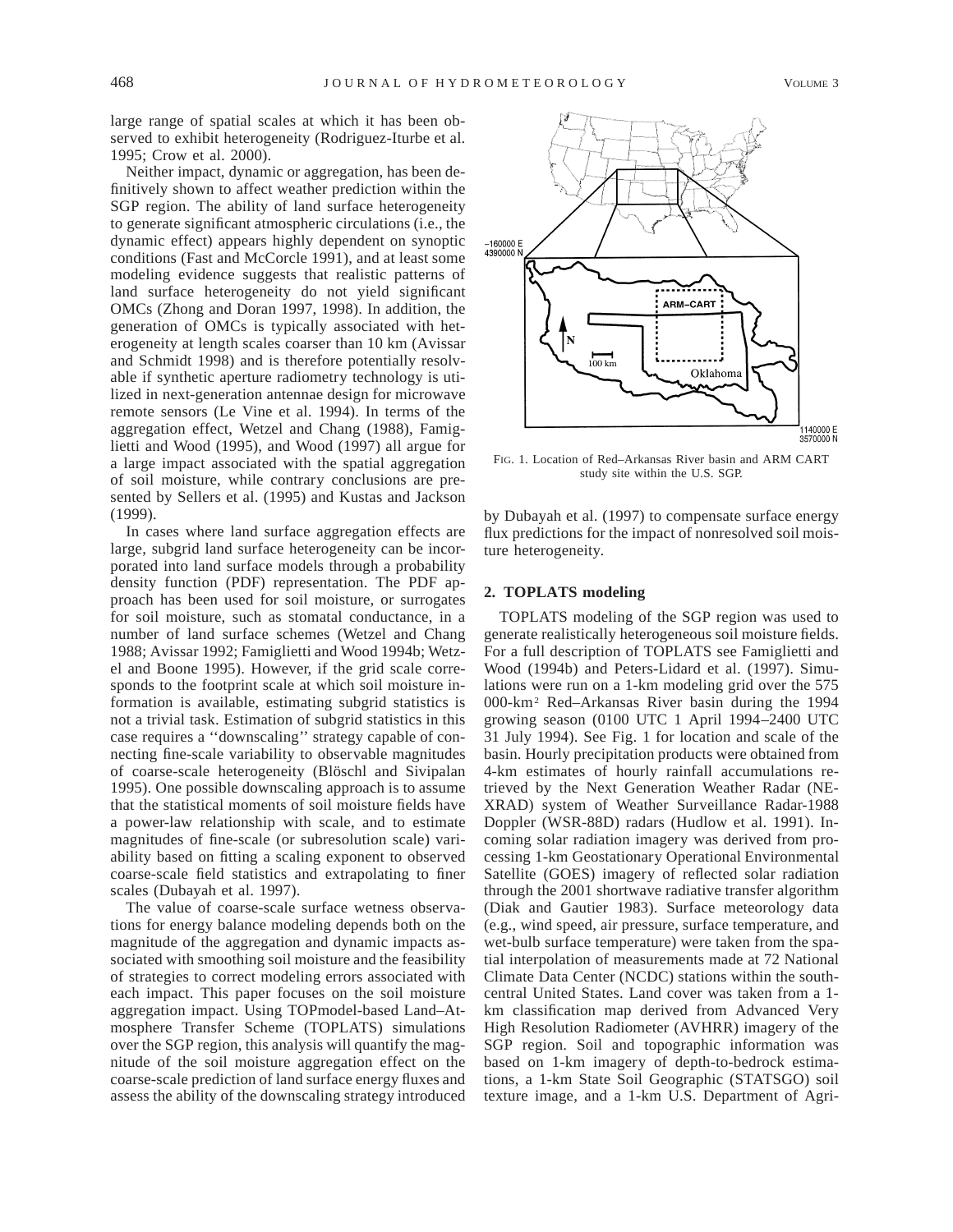TABLE 1. Vegetation parameters used in TOPLATS modeling where,  $f<sub>es</sub>$  is the fraction of root area in the surface zone. Surface albedo  $(\alpha)$  values were taken from Pielke (1984), Stull (1995), and Dingman (1994). Surface emissivity  $(\epsilon)$  values were taken from Brutsaert (1982). Momentum roughness  $(z_{0m})$  values were taken from Brutsaert (1982) and Pielke (1984). Following Betts and Beljaars (1993), roughness lengths for heat transport  $(z<sub>0h</sub>)$  were assigned to be  $0.01*$ <sub>*z*0m</sub>. Based on recommendations made by Kondo (1971), values of zero place desplacement (*d*) for trees and shrubs were set equal to  $\frac{2}{3}$  of assumed vegetation height.

| Vegetation type  | $f_{\rm sz}$ | $\alpha$ | $\epsilon$ | (m)<br>$z_{0m}$ | $d$ (m) |
|------------------|--------------|----------|------------|-----------------|---------|
| Crop             | 0.40         | 0.24     | 0.96       | 0.05            | 0.0     |
| Short grass      | 0.40         | 0.24     | 0.96       | 0.02            | 0.0     |
| Tall grass       | 0.20         | 0.20     | 0.95       | 0.05            | 0.0     |
| Deciduous trees  | 0.00         | 0.20     | 0.96       | 0.15            | 0.6     |
| Coniferous trees | 0.00         | 0.15     | 0.96       | 0.15            | 0.6     |
| Deciduous shrub  | 0.40         | 0.20     | 0.96       | 0.10            | 0.4     |
| Coniferous shrub | 0.40         | 0.15     | 0.96       | 0.10            | 0.4     |
| Water            | n/a          | 0.15     | 0.98       | 0.005           | 0.0     |

culture (USDA) digital elevation map (DEM) of the basin. Soil hydrology parameters were taken from Cosby et al. (1984), except for values of saturated hydraulic conductivity, which were based on those listed in Rawls et al. (1982). The following land cover classification categories were used: short grass, agricultural crops, tall grass, deciduous trees, coniferous tress, deciduous shrubs, coniferous shrubs, water, and bare soil. Based on values reported in the literature, Tables 1 and 2 assigned water and energy balance parameters to each of these land cover types. Two soil layers were used: a 15 cm surface zone and a subsurface zone extending from the bottom of the surface zone to the top of the water table.

#### *a. TOPLATS calibration and validation*

The period of high-resolution modeling was supported by longer periods of low-resolution modeling for purposes of model calibration and generation of realistic initial conditions. Low-resolution modeling was based on subdivision of the entire Red–Arkansas basin into 314 separate subcatchments. Forcing data for low-resolution modeling was obtained from datasets constructed during phase 2c of the Project for the Intercomparison of Land-Surface Parameterization Schemes (PILPS-2c) study of the Red–Arkansas River basin (Wood et al. 1998).

Calibration of the water balance portion of TOPLATS was based on comparisons of TOPLATS predictions to naturalized streamflow data obtained for five subcatchments in the eastern portion of the basin. The emphasis on the eastern edge of the Red–Arkansas basin is appropriate given that the model processes affected by calibration (i.e., baseflow and saturation excess runoff) are significant only in the eastern portion of the SGP. To obtain realistic initial conditions for high-resolution TOPLATS modeling, the statistical version of TOP-LATS was run at an hourly time step over each of the

TABLE 2. Vegetation parameters used in TOPLATS modeling. Leaf area index (LAI) values were based on values listed in Pielke (1984). Minimum stomatal resistance  $(r_s, \text{min})$  values were based on values listed in Peters-Lidard et al. (1997). Following Jacquemin and Noilhan (1990), maximum stomatal conductance  $(r<sub>s</sub>, max)$  was set equal to 5000 m  $s^{-1}$  for all species. The root spacing parameter (*b*) is described in Feddes and Rijtema (1972). Internal plant resistance  $(R_n)$  values were based on values calculated by Federer (1979), Choudhury and Federer (1984), and Choudhury and Idso (1985). Following Wetzel and Chang (1987), the wilting soil water potential at which vegetation close their stomata was taken to be  $-2.1$  MPa for all vegetation types.

| Vegetation type  | LAI<br>Max | LAI<br>Min | $r_{\rm c}$ , min<br>$(m s^{-1})$ | b(m)   | $R_{n}$ (s)         |
|------------------|------------|------------|-----------------------------------|--------|---------------------|
| Crop             | 2.0        | 0.5        | 80.0                              | 0.001  | $6 \times 10^8$     |
| Short grass      | 2.0        | 0.5        | 40.0                              | 0.001  | $6 \times 10^8$     |
| Tall grass       | 2.0        | 0.5        | 40.0                              | 0.001  | $6 \times 10^8$     |
| Deciduous trees  | 3.0        | 1.0        | 120.0                             | 0.0025 | $1.2 \times 10^{9}$ |
| Coniferous trees | 3.0        | 1.0        | 120.0                             | 0.0025 | $1.2 \times 10^{9}$ |
| Deciduous shrub  | 3.0        | 1.0        | 80.0                              | 0.0025 | $1.2 \times 10^{9}$ |
| Coniferous shrub | 3.0        | 1.0        | 80.0                              | 0.0025 | $1.2 \times 10^{9}$ |
| Water            | 0.0        | 0.0        | n/a                               | n/a    | n/a                 |

314 subcatchments from 0100 UTC 1 January 1991 to 2400 UTC 1 March 31 1994.

Point-scale TOPLATS predictions of surface energy flux, surface soil moisture, and surface temperature have been extensively validated within the SGP region (Famiglietti and Wood 1994a; Peters-Lidard et al. 1997, 2001). For the simulations described here, TOPLATS energy flux predictions were validated against measurements made by Energy Balance Bowen Ratio (EBBR) flux towers within the SGP Atmospheric Radiation Measurement Program Cloud and Radiation Test bed (ARM CART) site. Figure 2 compares the spatial average of TOPLATS predictions over the entire ARM CART site to the average of all nine EBBR flux towers. Unambiguous validation of energy flux predictions over such a large spatial scale is extremely difficult, and several points should be acknowledged with regard to validation results presented in Fig. 2. Nine flux tower observations over the entire 140 000-km<sup>2</sup> site represents very sparse spatial sampling. Furthermore, in 1994, all EBBR flux tower sites were located in fields containing pasture or rangeland land cover, suggesting that abundant areas of winter wheat land cover are undersampled in our validation dataset. The overall impact of these sampling limitations on the description of ARM CART site–scale energy fluxes provided by averaging EBBR flux tower observations is unclear. Gao et al. (1998) compare 1-km PASS (PArameterization of Subscale Surface fluxes) model results for the entire ARM CART site to the spatial average of EBBR flux tower measurements available in July 1995 and find close agreement for sensible heat flux (*H*) magnitudes but a positive bias of 50 W  $m^{-2}$  in model predictions of latent heat flux  $(\lambda E)$  during the afternoon. They suggest that poor EBBR sampling of the generally wetter eastern half of the ARM CART site contributes to an underestimation of ARM CART site–scale latent heat flux  $(\lambda E)$  by the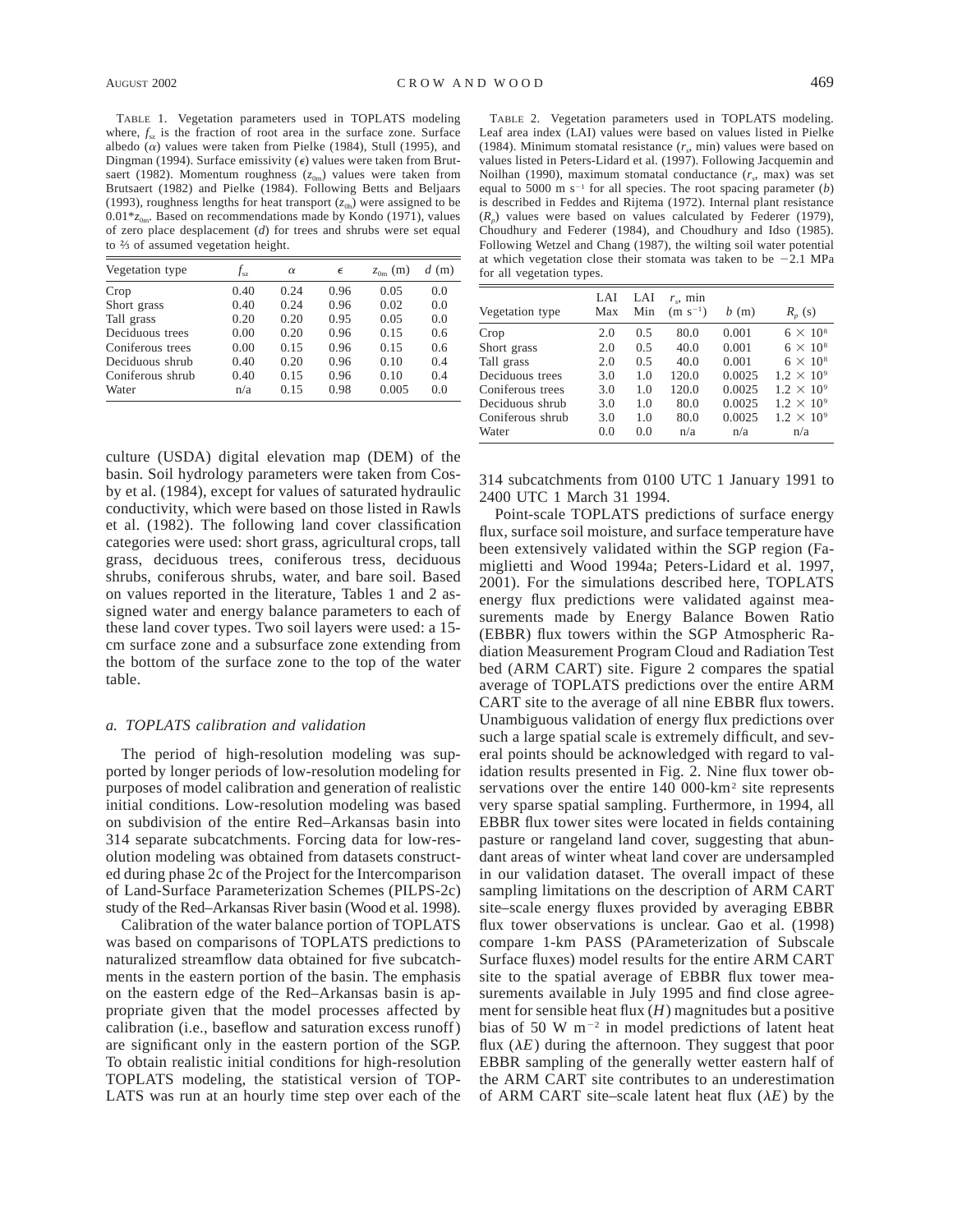

FIG. 2. Time series of modeled (TOPLATS) vs observed levels of ARM CART site–averaged (a) latent  $(\lambda E)$  and (b) sensible  $(H)$  heat flux. Plotted values are daily averages of observations/predictions made over a 7-h period centered on local solar noon (1900 UTC). Observed values are an average of measurements made at nine bowen ratio flux towers within the ARM CART site. (c) Hourly time series of modeled (TOPLATS) surface and subsurface volumetric soil moistures over the ARM CART site.

EBBR observations. However, for exactly the same time period in summer 1995, Doran et al. (1998) make similar comparisons between averaged EBBR observations and distributed Simple Biosphere Model version 2 (SiB2) predictions and find a positive bias in model predictions of  $H$ —implying an overestimation of  $\lambda E$  in averaged EBBR observations—throughout the diurnal cycle. They attribute this midsummer bias to the neglect of EBBR observations within fallow winter wheat (i.e., bare soil) fields.

## *b. Aggregation and reinsertion procedure*

Figure 3 shows imagery produced by the 1-km TOP-LATS simulations and gives a sense as to the magnitude of land surface heterogeneity predicted by the model. Using TOPLATS, benchmark imagery of 1-km surface and subsurface soil was obtained at every local solar noon (1900 UTC) between 1 April 1994 and 31 July 1994. This soil moisture imagery was linearly aggre-

gated to a coarser footprint scale and, at the appropriate solar noon, reinserted into a second TOPLATS simulation calculated with identical forcings. Footprint scales between 2 and 64 km were examined in this way, but the 1-km computational grid scale and full 1-km variability in other model forcings and parameters were maintained in all simulations. Insertion occurred every local solar noon, and the water and energy balance of TOPLATS was allowed to evolve normally for the 24 h period between image insertions. TOPLATS energy flux predictions for various soil moisture resolutions were compared for time steps immediately following the insertion of coarse-scale imagery to minimize the impact of small-scale soil moisture heterogeneity regenerated by the model. The procedure was designed to mimic the daily insertion of coarse-scale remotely sensed soil moisture observations into a land surface model operating at a finer grid scale.

### **3. Impact of soil moisture aggregation**

Spatial averaging and reinsertion of high-resolution (1 km) TOPLATS soil moisture products back into the energy balance portion of TOPLATS provides an opportunity to simulate the impact of utilizing low-resolution soil moisture observations to make regional-scale surface energy flux predictions within a higher-resolution model. Analytical representations of this impact are straightforward. Let  $\theta(x, y)$  represent a continuous twodimensional field of soil moisture. The mean of  $\theta(x, y)$ within a computational grid cell of size  $\lambda$  is

$$
\langle \theta \rangle_{\lambda} = \lambda^{-2} \int \int \theta(x, y) \, dx \, dy = \theta_{\lambda}, \tag{1}
$$

where the subscript  $\lambda$  represents the footprint scale over which the underlying field is averaged. For convenience, the angled bracket notation is dropped in some expressions, and the presence of a scale subscript alone is used to indicate linear spatial averaging. Using this notation, the difference between utilizing a continuous field moisture field  $\theta$  and a field averaged up to some grid scale  $\lambda$  to calculate a grid-scale flux *F* can be summarized by taking the expectation of a Taylor series expansion of  $F(\theta)$  around the grid-scale soil moisture  $\theta_{\lambda}$ :

$$
\langle F(\theta_\lambda)\rangle_\lambda = \langle F(\theta)\rangle_\lambda
$$

$$
= -\sum_{j=1}^{\infty} \frac{1}{j!} \left\langle (\theta - \theta_{\lambda})^{j} \frac{\partial^{j} F(\theta)}{(\partial \theta)^{j}} \bigg|_{\theta_{\lambda}} \right\rangle_{\lambda}.
$$
 (2)

An expansion of Eq. (2) yields  $\langle F(\theta_\lambda)\rangle$ <sub> $\lambda$ </sub> -  $\langle F(\theta)\rangle$ <sub> $\lambda$ </sub>

$$
= -\sum_{j=2}^{\infty} \frac{1}{j!} \langle (\theta - \theta_{\lambda})^j \rangle_{\lambda} \left\langle \frac{\partial^j F(\theta)}{(\partial \theta)^j} \bigg|_{\theta_{\lambda}} \right\rangle_{\lambda}
$$

$$
- \sum_{k=1}^{\infty} \frac{1}{k!} \operatorname{cov} \left\{ (\theta - \theta_{\lambda})^k, \frac{\partial^k F(\theta)}{(\partial \theta)^k} \bigg|_{\theta_{\lambda}} \right\}.
$$
 (3)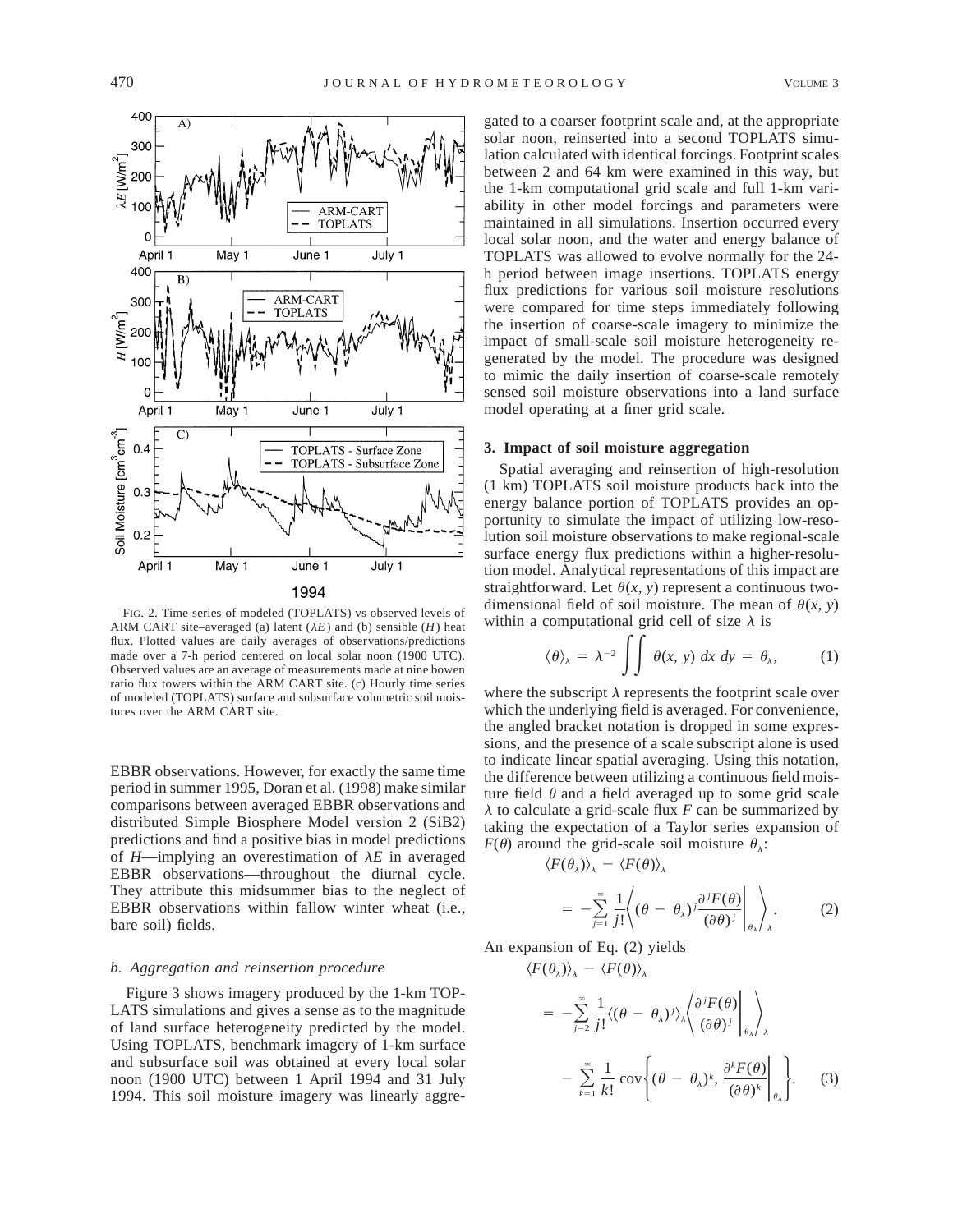

FIG. 3. Typical imagery of surface zone soil moisture and latent heat flux generated by a 1-km TOPLATS simulation of the Red–Arkansas River basin.

The soil moisture aggregation effect is composed of two separate processes. The first term on the right-hand side of Eq. (3) describes how sensitivity to the presence of subgrid-scale soil moisture variability arises from the nonlinearity of *F* with respect to soil moisture in combination with a significant spread of the local subgrid values  $\theta$  around the grid-scale mean  $\theta_{\lambda}$ . This term will be referred to as the ''nonlinearity'' term. The second term in Eq. (3) describes the impact of losing correlation between the subgrid field  $\theta$  and derivatives of the  $F(\theta)$ relationship and will be referred to as the ''loss-of-correlation'' term. This term can be neglected for the case of statistical independence between subgrid soil moisture and variations in the relationship between soil water fluxes and soil moisture. However, the point-scale relationship between soil water fluxes (i.e., drainage, evaporation, and transpiration) and soil moisture varies strongly between soil texture and vegetation types (Hillel 1980). These soil water fluxes, in turn, impact expected magnitudes of soil moisture. Therefore, correlation inevitably develops between local soil and vegetation properties, which determine  $F(\theta)$ , and local soil

moisture fluctuations. The loss-of-correlation term describes the net impact on grid-scale fluxes of failing to resolve such correlation. Both terms are derived with the implicit assumption that fine-scale land surface parameters are known and, consequently, neglect impacts associated with the aggregation of such parameters (see, e.g., Boulet et al. 1999).

Model closure for the impact of nonresolved soil moisture heterogeneity on flux estimates depends on the accurate approximation of both terms in Eq. (3) using only grid-scale information. Since higher-order derivatives of the relationship between  $F$  and  $\theta$  are known a priori, the nonlinearity term can be recovered from subgrid-scale statistical information. Furthermore, if a given two-parameter distribution shape can be accurately fit to subgrid soil moisture distributions, all such subgrid statistics are specified by the subgrid soil moisture variance. In contrast, approximation of the loss of correlation term requires a more complex representation of subgrid variability describing the spatial interplay between subgrid model parameters and soil moisture heterogeneity.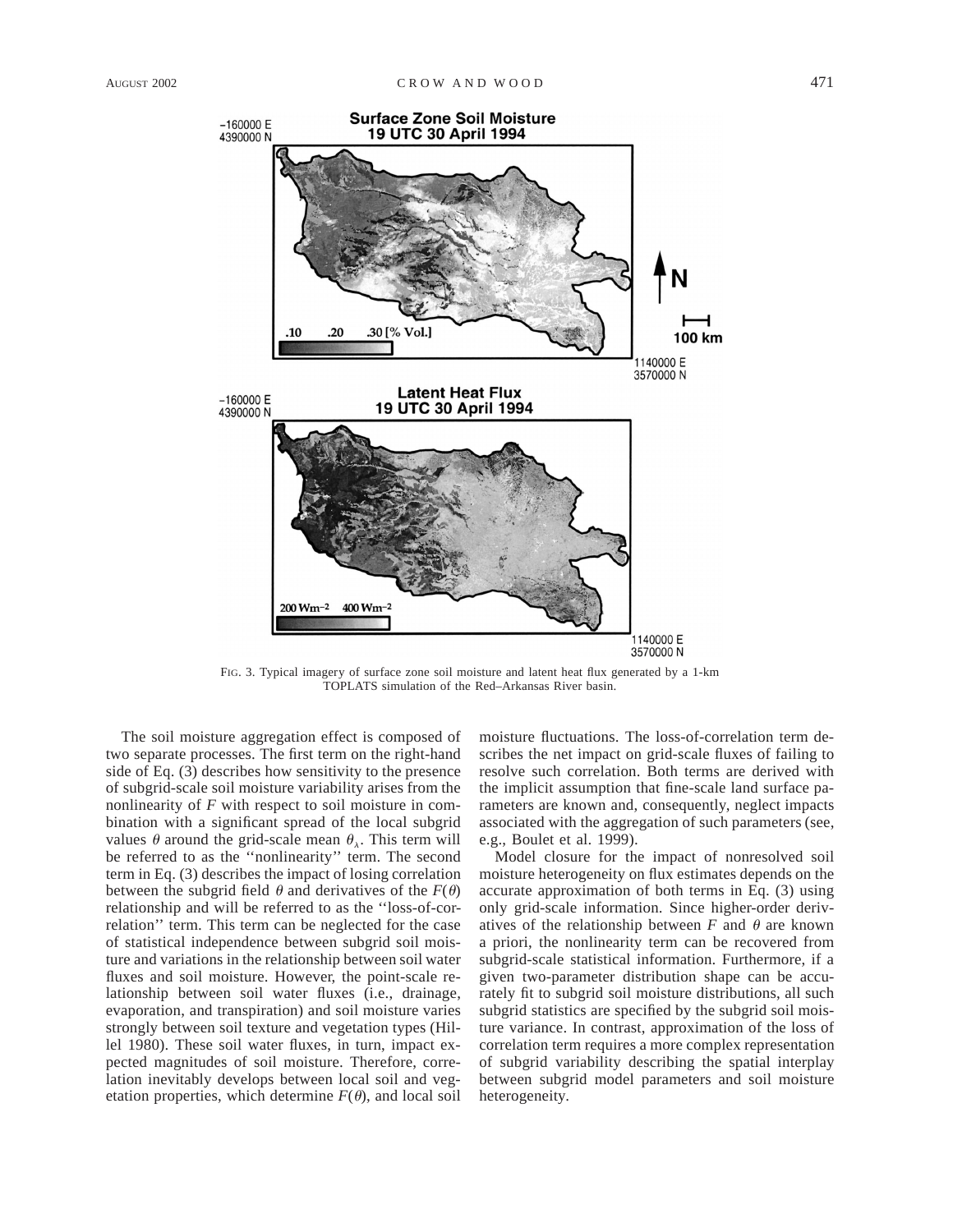#### **4. Soil moisture spatial scaling**

Dubayah et al. (1997) and Hu et al. (1998) both note  $\frac{1}{8}$ <br>
e potential of spatial scaling to provide the basis for  $\frac{1}{4}$ <br>
soil moisture downscaling approach. A given field  $\theta$   $\frac{1}{8}$ <br>
said to scale spatially the potential of spatial scaling to provide the basis for a soil moisture downscaling approach. A given field  $\theta$ is said to scale spatially if its statistical moments, observed at any two spatial resolutions  $\lambda$  and  $\lambda_0$ , obey the following power-law relationship

$$
\langle \theta_{\lambda}^{q} \rangle = \left( \frac{\lambda}{\lambda_{0}} \right)^{K(q)} \langle \theta_{\lambda_{0}}^{q} \rangle \tag{4}
$$

or, equivalently,

$$
\log \langle \theta_{\lambda}^q \rangle = K(q) \, \log \left( \frac{\lambda}{\lambda_0} \right) + \, \log \langle \theta_{\lambda_0}^q \rangle, \tag{5}
$$

where  $q$  is the order of the statistical moment,  $K$  is the scaling parameter, and the angled brackets are used to describe spatial averaging. The ratio  $\lambda/\lambda_0$  is called the "scale factor." If  $\lambda < \lambda_0$ , the scale factor is less than one, and Eq. (5) illustrates a downscaling procedure that connects fine-scale  $(\lambda)$  field statistics to coarse-scale  $(\lambda_0)$  information. If  $K(q)$  varies linearly with q, the field is said to exhibit ''simple scaling.'' Simple scaling fields therefore exhibit two basic features: log–log linearity in  $\langle \theta_3^q \rangle$  versus the scale factor and a linear relationship between the scaling exponents  $K(q)$  and the statistical moment *q*. It is possible for the first requirement to hold, but not the second. Fields are said to exhibit multiscaling if they demonstrate log–log linearity in  $\langle \theta_{\lambda}^q \rangle$  versus the scale factor, but concavity in the relationship between *K*(*q*) and *q.* Multiscaling fields are not strictly self-similar, in the sense that a set of scaling exponents  $K(q)$  is required to translate moments between scales (Gupta and Waymire 1990).

As demonstrated by Dubayah et al. (1997), spatial scaling allows for estimation of fine-scale (i.e., nonresolved) variability from coarse-scale (i.e., resolved) soil moisture spatial structure. Figure 4 demonstrates the procedure for the second moment  $\langle \theta_{\lambda}^2 \rangle$  of a typical soil moisture field generated by TOPLATS. Assuming the finest observable to be 32 km, a scaling exponent  $K(2)$ can be fitted in log–log space within the resolved range of scales. This exponent is then used to extrapolate down to finer scales, providing an estimate of the sub-32-km variability present in the soil moisture field. Estimates of such fine-scale statistics are required for approximation of the nonlinearity term in Eq. (3). Simple scaling requires only that a single moment be fitted, since the scaling exponent at one moment can be linearly related to any other moment. The procedure is also applicable to multiscaling fields, with the caveat that fitting of a separate scaling exponent  $K(q)$  is required for each moment *q.*

#### **5. Results**

Results presented in this section use TOPLATS modeling results (section 2) to quantify the impact of the



FIG. 4. Schematic of downscaling strategy based on spatial scaling. The strategy is based on fitting a least squares regression line at (resolvable) scales and extrapolating down to finer (unresolvable) scales in order to estimate fine-scale soil moisture statistics (Dubayah et al. 1997).

soil moisture aggregation effect (section 3) on surface energy flux prediction within the SGP region. Based on the downscaling procedure outlined in section 4, a strategy for correcting energy flux predictions for the impact of nonresolved soil moisture heterogeneity is developed.

### *a. Effect of soil moisture aggregation*

Figure 5a shows a time series of biases in TOPLATS surface energy flux predictions for the entire ARM CART site derived from 32-km (versus 1 km) soil moisture information. Coarse-scale (32 km) results are based on noontime predictions made immediately after the insertion of spatially averaged imagery back into TOP-LATS. Soil moisture impacts  $\lambda E$  by controlling the rate at which water can be extracted from the soil for either evaporation or transpiration. Following Wetzel and Chang (1987), actual evapotranspiration is taken to be the minimum of the threshold evapotranspiration rate  $\lambda E_T$  [calculated as a function of soil moisture  $\theta$  and using the formulation presented in Feddes and Rijtema (1972)] and the potential evapotranspiration rate  $\lambda E_p$ [calculated using the Jarvais (1976) type formulation outlined in Peters-Lidard et al. (1997)]. Such ''supply and demand'' formulations for evapotranspiration are a common component of land surface models (Desborough 1997) and have been successfully applied to surface energy flux modeling with the SGP region (Wetzel and Chang 1988; Famiglietti and Wood 1994a; Wetzel and Boone 1995). Typical  $\lambda E_T(\theta)$  curves, based on Feddes and Rijtema (1972) and parameters given in Table 2, are shown in Fig. 6. Soil moisture also directly effects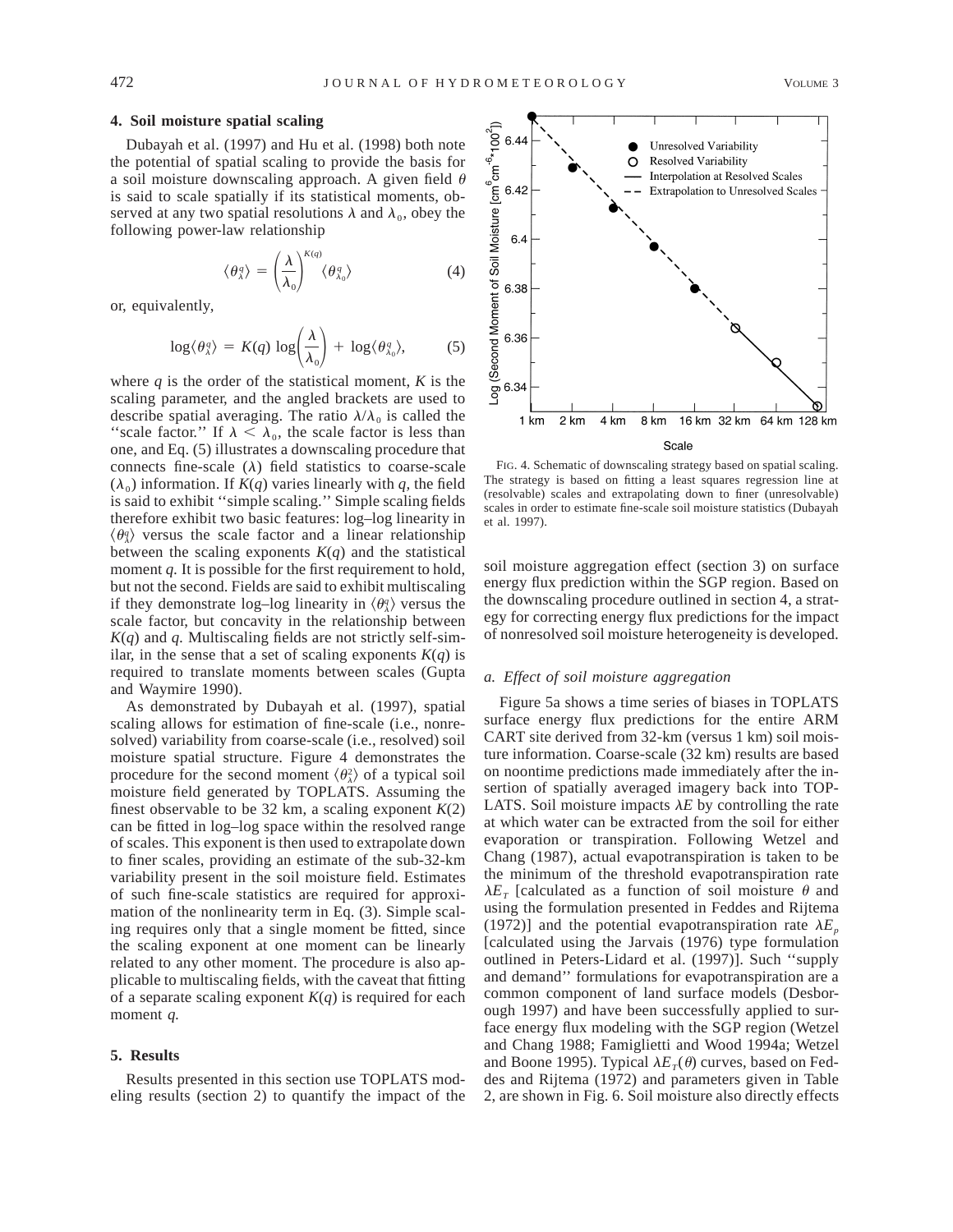

FIG. 5. (a) Net bias of TOPLATS surface energy flux predictions over the ARM CART site derived from 32-km (vs 1 km) soil moisture data and (b) decomposition of bias in latent heat flux into the nonlinearity term and the loss of correlation term described in Eq. (3).

ground heat flux (*G*) through its control on the thermal properties of soil (Peters-Lidard et al. 1998). Since the sensitivity of surface albedo on soil wetness is neglected, other components of the energy balance are not directly impacted by soil moisture.

Small  $(<10 \text{ W m}^{-2})$  errors in *G* are seen in Fig. 5a throughout the growing season. Much larger errors in  $\lambda E$  appear during mid-May, when soil water storage over portions of the ARM CART region is sufficiently depleted to allow for soil moisture control of evapotranspiration. Errors in  $\lambda E$  reach a maximum during a particularly dry portion of the growing season in late June and early July (see Fig. 2c). The net soil moisture aggregation impact on  $\lambda E$  is always positive, suggesting that degradation of soil moisture resolution from 1 to 32 km biases large-scale calculations of  $\lambda E$  high. Among components of the energy balance, errors in  $\lambda E$ are largely compensated for by a decrease in sensible heating  $H$ . A slight rise in  $R_n$  is observed, but it is an order of magnitude smaller than the impact on *H* and  $\lambda E$ . This interplay maximizes the sensitivity of gridscale Bowen ratio  $(H/\lambda E)$  predictions to the presence of subgrid-scale soil moisture variability.

Latent heat flux errors shown in Fig. 5a have two separate sources, corresponding to the two terms shown



FIG. 6. Relationship between threshold evapotranspiration  $(\lambda E_T)$ and soil moisture for trees and grasses in a sandy loam soil.

in Eq. (3). Figure 5b shows time series of local noontime (1900 UTC) values for both terms in Eq. (3) averaged over the entire ARM CART site. The nonlinearity term is consistently positive. As shown in Fig. 6, the transpiration–soil moisture function has two distinct regions of concavity, one negative at high soil moistures and one positive at low soil moistures. Following Eq. (3), the consistently positive bias shown in Fig. 5b implies that the region of negative concavity plays a dominant role in determining the sign of the nonlinearity term. This is due to the relative scarcity of 32-km soil moisture values within the region of positive concavity at or just above the wilting point. Soil water loss for moisture levels near wilting is small for bare soil surfaces and effectively zero for vegetated pixels. Consequently, spatial distributions of 1-km soil moisture values tend to become positively skewed for dry conditions, because local soil moisture levels have difficulty progressing far below wilting. This skew makes it dynamically difficult for 32-km average soil moisture values to fall into the regime of positive concavity needed to make the nonlinearity term negative. In contrast, the loss of correlation term varies in sign from negative early in the growing season to positive during drier periods in June and July but is significant only during two relatively dry periods of the simulation (mid- to late May and late June; see Fig. 2c). During these two dry periods, it contributes about one-third of the total error associated with the soil moisture aggregation effect.

Figure 7 plots root-mean-square (rms) error in domain-averaged TOPLATS  $\lambda E$  predictions corresponding to insertion of soil moisture products with horizontal resolutions of 1, 2, 4, 8, 16, 32, and 64 km. Error values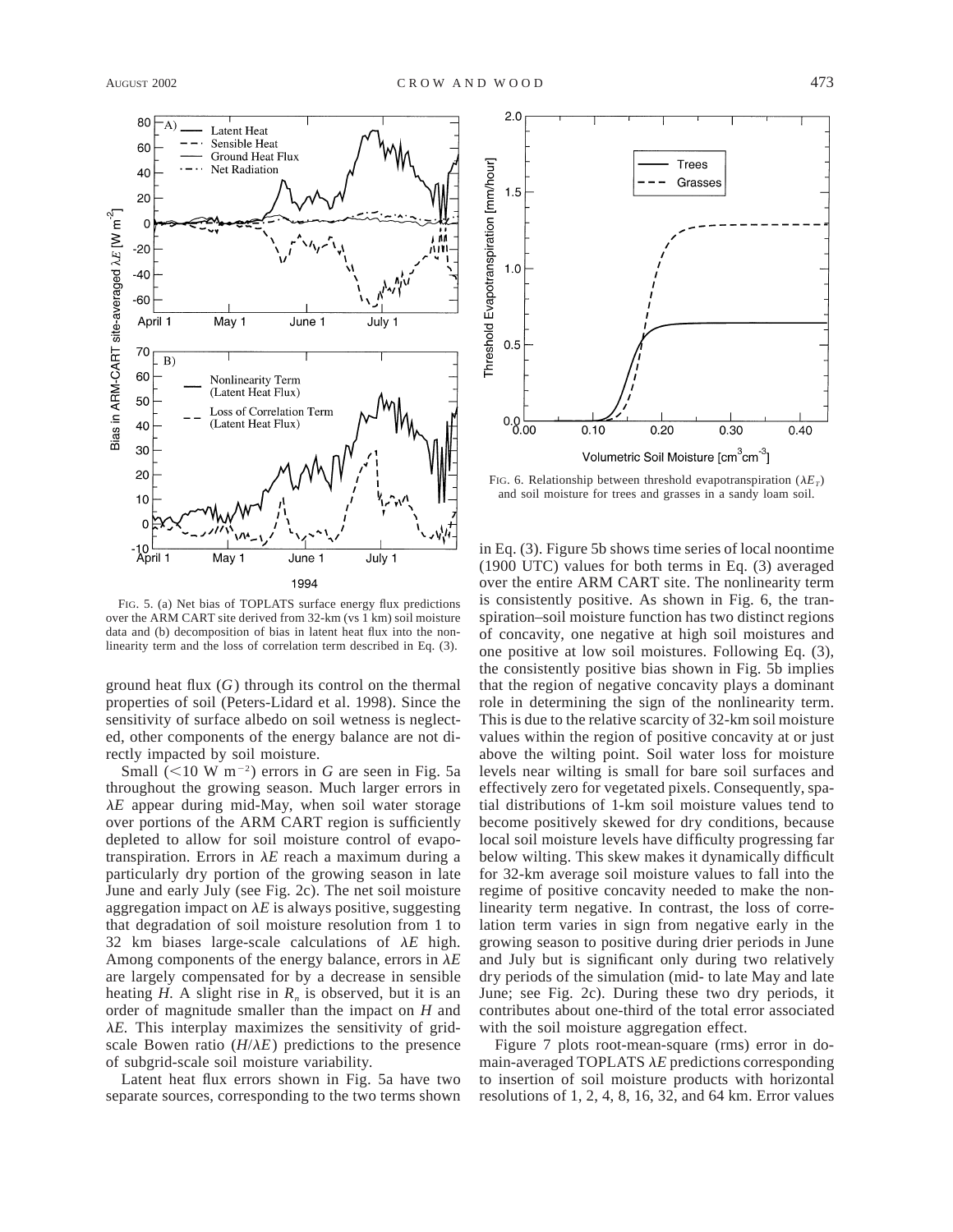

FIG. 7. Error in ARM CART site–averaged latent heat flux TO-PLATS predictions (vs the spatial average of flux tower measurements) derived from a range of soil moisture resolutions. Error values plotted are rms errors in local solar noon (1900 UTC) TOPLATS predictions made between 1 Jun and 31 Jul 1994.

are for local noontime (1900 UTC) TOPLATS predictions made between 1 June and 31 July 1994 and are calculated relative to validation estimates derived from averaging measurements from EBBR flux towers within the ARM CART study area. Using 1-km soil moisture data, comparisons with flux tower data reveal an rms difference between model and validation values of 36.9 W m<sup>-2</sup>. This difference rises to 67.1 W m<sup>-2</sup> as the spatial resolution of soil moisture information used to predict surface energy fluxes flux is degraded from 1 to 64 km. Consequently, nearly half the error incurred when using 64-km soil moisture data is attributable to the neglect of soil moisture spatial variability.

The magnitude of the nonlinearity term shown in Fig. 5b is a direct consequence of nonlinearities in the modeled relationship between soil moisture and evapotranspiration. The supply and demand–type formation employed here (Fig. 6) has a clear physical basis and is commonly used in land surface models. Nevertheless, it represents only one of a number of possible formations. More linear relationships between soil moisture and evapotranspiration would yield smaller magnitudes for the impact of soil moisture aggregation. Therefore, some model dependency must be acknowledged for results in Figs. 6 and 7.

## *b. Subgrid soil moisture representations*

A portion of the error observed in Fig. 7 can be remediated through simplified representations of subgrid soil moisture heterogeneity. Figure 8 demonstrates four



FIG. 8. Various representations of subgrid-scale soil moisture heterogeneity for 32-km grid cells within the ARM CART site.

separate cases along the continuum of possible representations for subgrid soil moisture heterogeneity within the ARM CART site: explicit representation of the variability, a distribution for each grid cell, a subgrid variance for each grid cell, and a single subgrid variance for the entire model domain. Figure 9a shows the rms errors in ARM CART site–scale  $\lambda E$  associated with utilizing each representation in TOPLATS. A fifth case complete neglect of subgrid-scale variability—is also considered. For the ''distributed variance'' and ''averaged variance'' representations, subgrid soil moisture variability is assumed to follow a beta probability distribution. Errors are calculated relative to both independent ARM CART validation data and benchmark TOPLATS results derived from 1-km soil moisture information.

Relative to benchmark TOPLATS results, degrading soil moisture information from an ''explicit field'' to a ''distribution'' representation introduces an rms error of  $11.7$  W m<sup>-2</sup> into local noontime (1900 UTC) TOPLATS predictions of ARM CART site–averaged  $\lambda E$ . This error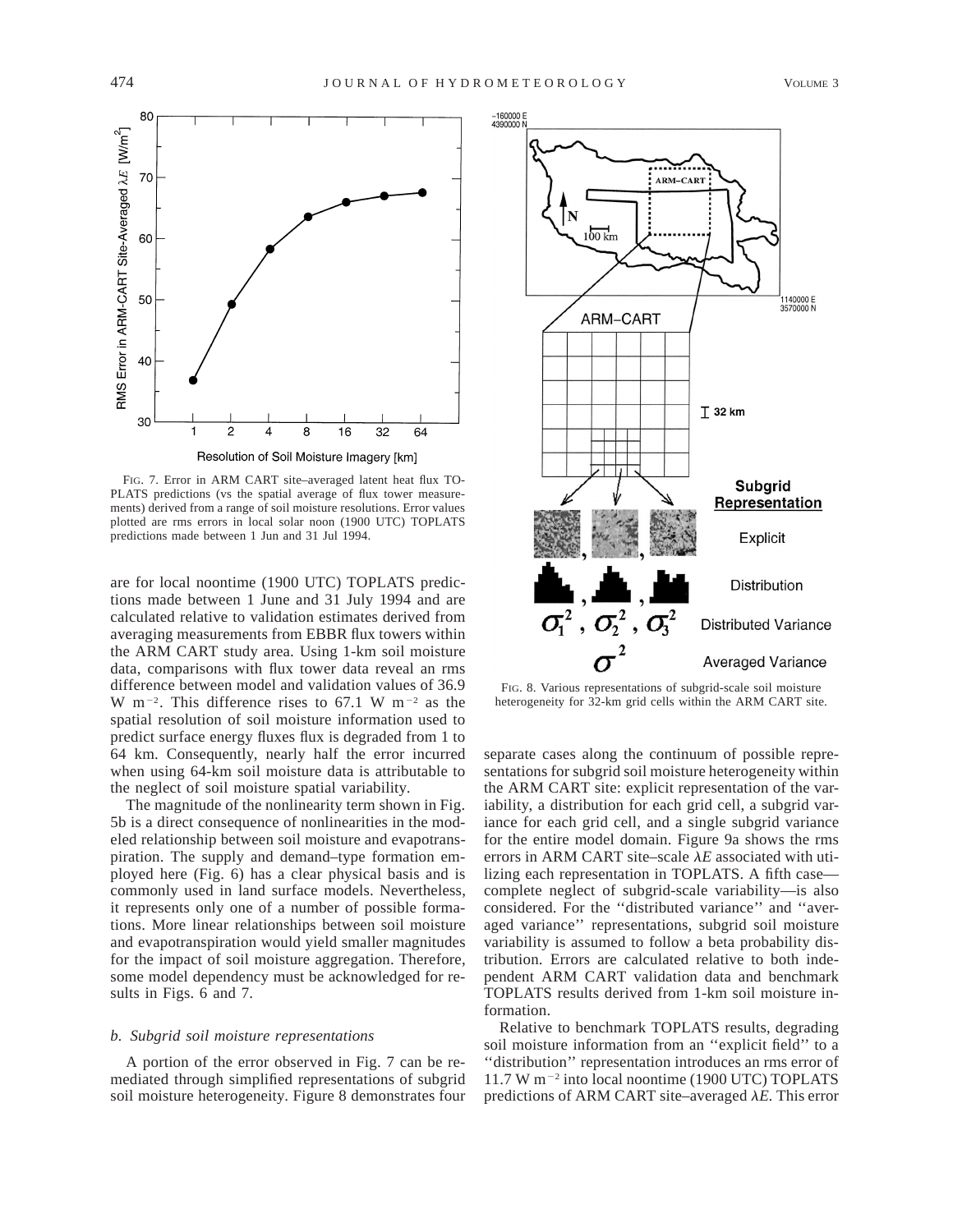

FIG. 9. Level of rms error in (a) ARM CART site–averaged and (b) 32-km noontime  $\lambda E$ predictions associated with each of the strategies outlined in Fig. 8, plus the case of neglecting sub-32-km variability. Error is calculated relative to both TOPLATS predictions made with 1 km soil moisture data and validation data derived from EBBR flux tower observations within the ARM CART site.

is due to the inability of a statistical representation of soil moisture to represent the loss-of-correlation term defined in Eq. (3). However, subsequent degradation of subgrid information from a ''distribution'' to a ''local variance'' and from a ''local variance'' to an ''averaged variance'' description are associated with only minor  $(< 3 \text{ W m}^{-2})$  increases in error relative to the sharp impact of moving from an ''averaged variance'' representation to the complete neglect of subgrid variability  $(29.6 W m<sup>-2</sup>)$ . A similar pattern is seen in Fig. 9a when TOPLATS predictions are compared to independent ARM CART flux tower observations.

Figure 9b demonstrates the value of each soil moisture representation for  $\lambda E$  calculations at a finer scale (32 km). The reduction in accuracy associated with the transition from an ''averaged variance'' representation to complete neglect of subgrid-scale variability is less dramatic than for the coarser-scale correction shown in Fig. 9a. Nevertheless, knowledge of an averaged subgrid-scale soil moisture variance allows for correction of about one-third of the error in  $32$ -km  $\lambda E$  predictions associated with the complete neglect of sub-32-km soil moisture variability.

The large fraction of total error recovered by the "averaged variance" representation in Fig. 9 suggests that even simplistic statistical representations of subgrid soil moisture heterogeneity have value for efforts to predict grid-scale energy fluxes and offers support for the statistical representation of subgrid soil moisture variability employed by many land surface models (Famiglietti and Wood 1994a; Wetzel and Boone 1995).

#### *c. Downscaling based on spatial scaling*

Figure 10 examines the scaling structure of a single surface soil moisture field generated by TOPLATS over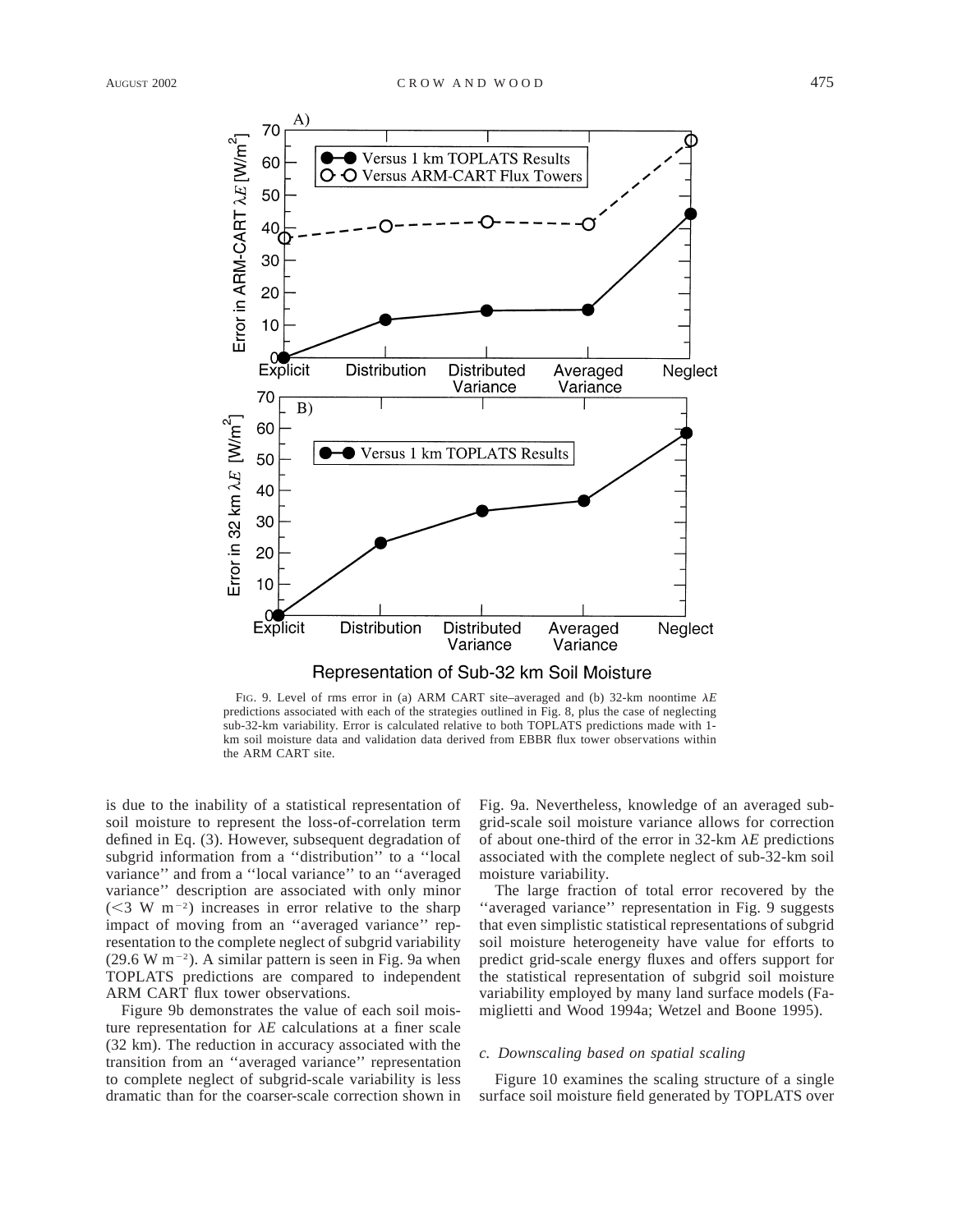

FIG. 10. Log–log plots of statistical moment order *q* vs scale for a typical surface soil moisture image generated by TOPLATS. Plotted resolutions vary from 1 km  $(2^{\circ}$  km) to 128 km  $(2^{\circ}$  km).

the Red–Arkansas River basin. It plots  $\langle \theta^q \rangle$  versus scale and least squares regression lines fit in log–log space to obtain estimates of the scaling exponents  $K(q)$ . Figures 11a and 11b plot the scaling exponents and correlation coefficients associated with such fits for TOP-LATS-generated surface soil moisture imagery during the 1994 growing season. Simple scaling requires linearity in the relationship between  $K(q)$  and *q* and a single value for  $\partial K(q)/\partial q$  at all *q*. In contrast to this requirement, Fig. 10c demonstrates that  $\partial K(q)/\partial q$  becomes smaller (more negative) as *q* increases. This multiscaling signature in TOPLATS-derived soil moisture fields is consistent with previous results for both modeled (Dubayah et al. 1997; Peters-Lidard et al. 2001) and remotely sensed (Dubayah et al. 1997; Hu et al. 1998) soil moisture fields. Trends observed with respect to overall hydrologic conditions in the basin are also consistent with those noted in Peters-Lidard et al. (2001). That is, the power-law relationship between scale and statistical moments is a stronger assumption during wet periods of the simulation, and multiscaling features (i.e., concavity in plots of scaling exponents versus moment) are more pronounced during relatively dry periods.

The relatively strong power-law behavior (i.e., log– log linearity) demonstrated in Figs. 10 and 11 provides some confidence for applying the downscaling procedure shown in Fig. 4. The distinction between multiand simple scaling is of secondary interest here, since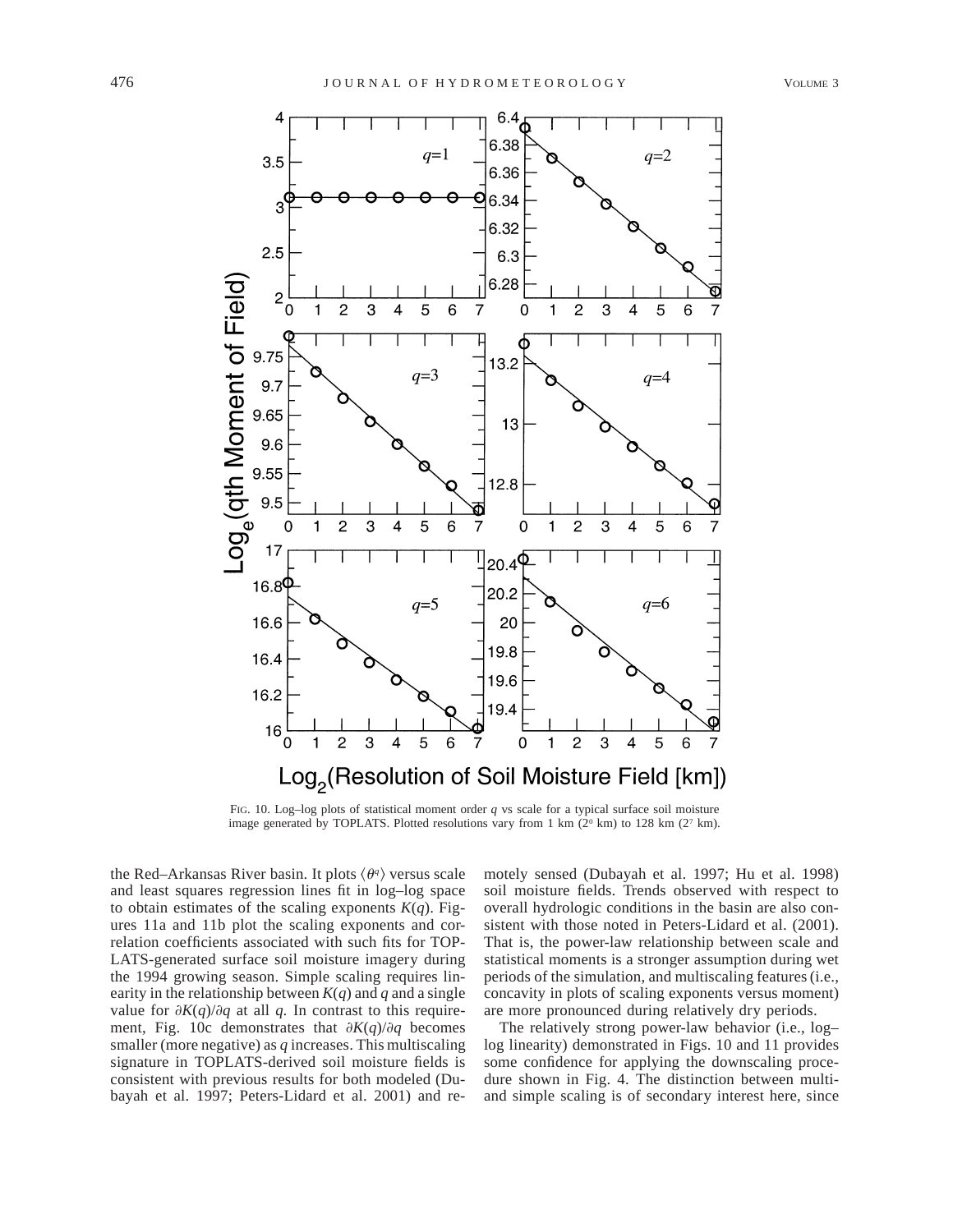

FIG. 11. For surface soil moisture fields simulated by TOPLATS and linear least squares fits in log–log space to the relationship between statistical moment order  $q$  and scale: (a) correlation coefficients  $(r^2)$  for  $q = 2$ , (b) the scaling exponent (i.e., log–log slope)  $K(q)$  for  $q = 2 \ldots 6$ , and (c) the slope of  $K(q)$  vs *q* evaluated at a range of *q*.

both predict a power-law relationship between statistical moments and scale that can be exploited using the procedure. Time series of actual versus predicted magnitudes of ARM CART site–averaged sub-32-km soil moisture variances are shown in Fig. 12. Predicted variances are derived from the application of the downscaling approach demonstrated in Fig. 4 to 32-km TOP-LATS soil moisture imagery for the entire Red–Arkansas River basin. Actual variance magnitudes are taken directly from 1-km TOPLATS simulations of the ARM CART site. The downscaling procedure could be replicated for additional statistical moments, providing a more detailed estimation of subgrid statistics; however,

Fig. 9 suggests that the benefits of more detailed statistical representations of subgrid variability are minimal.

For the 15-cm surface soil moisture zone, subgrid variance estimates shown in Fig. 12 are generally reasonable, except for dry periods in late May and late June, where the downscaling approach underpredicts subgrid variability. Log–log plots of the second statistical moment versus scale during this period exhibit an open-upward (positive) concavity, and scaling exponents fit at coarse  $(>=32 \text{ km})$  scales tend to be larger (less negative) than scaling exponents fit at finer scales. The result is an underestimation of fine-scale, subgrid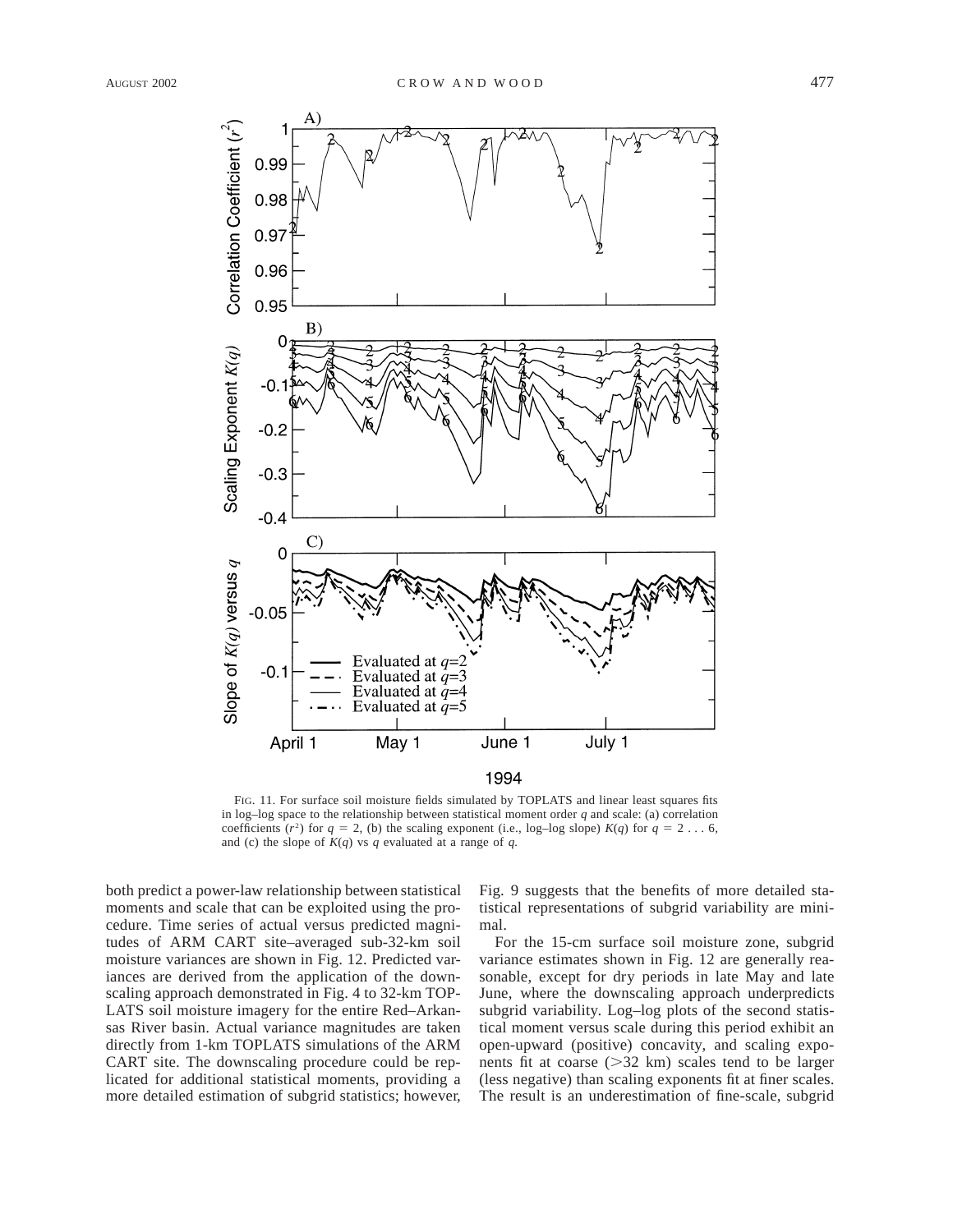

FIG. 12. Actual vs downscaled estimates of sub-32-km soil moisture variances for TOPLATS predictions within the ARM CART site.

variability when the fitted scaling exponent is extrapolated back to finer scales. Downscaling variability estimates for the more substantial subsurface zone appear adequate for April and May but are biased low during later portions of the summer. Clearly, the downscaling procedure provides only an approximate measure of subgrid variability. The critical question is whether such estimates are accurate enough to parameterize the nonlinearity term in Eq. (3) and correct TOPLATS surface energy flux predictions.

# *d. Correction of soil moisture aggregation impact using downscaling*

Results in sections 5a–c lay the framework for a strategy to correct grid-scale surface energy flux predictions for the impact of nonresolved soil moisture heterogeneity. Figure 9 demonstrates that model estimates of  $\lambda E$ can be substantially improved by knowledge of a single quantity—the average subgrid-scale soil moisture variance within the model domain—and Fig. 12 demonstrates the ability of the downscaling strategy to predict this quantity to within a reasonable accuracy.

Figure 13 plots accuracy gains in coarse-scale predictions of  $\lambda E$  flux realized using an approach based on parameterization of the nonlinearity term in Eq. (3), assuming a beta probability distribution for subgridscale moisture heterogeneity and the daily estimation of a subgrid-scale soil moisture variance through the downscaling procedure outlined in Fig. 4. Because the approach attempts to close surface energy flux calculations for the impact of nonresolved soil moisture heterogeneity, it will be referred to as the ''downscaling closure model.'' When compared to ARM CART flux tower observations, the model recovers about half of the error (15.7 out of 30.3 W  $m^{-2}$ ) associated with the aggre-

gation of soil moisture (i.e., moving from an ''explicit'' to ''neglect'' representation in Fig. 13a). For finer-scale (32 km)  $\lambda E$  calculations the downscaling closure model is less effective and corrects slightly more than onequarter (16.8 out of 58.7 W  $m^{-2}$ ) of the aggregation error (Fig. 13b). Of course, impacts associated with the aggregation of soil moisture represent only one source of error in TOPLATS surface energy predictions derived from 32-km soil moisture data. When both aggregation and underlying TOPLATS model errors are considered, the closure strategy reduces the total rms difference between ARM CART site–averaged model predictions and EBBR flux tower observations by slightly less than onequarter (67.1 to 51.5 W m<sup>-2</sup> in Fig. 13a).

Corrected TOPLATS results for other soil moisture resolutions are examined in Fig. 14 along with results associated with the uncorrected insertion of coarse-scale soil moisture imagery. Also plotted in Fig. 14 are error magnitudes associated with representing subgrid soil moisture variability using a fitted beta distribution. The figure allows for decomposition of the error associated with application of the downscaling closure model into various sources. For the 51.5 W  $\text{m}^{-2}$  error associated with the calculation of ARM CART site–scale  $\lambda E$  using 32-km soil moisture data and the downscaling closure model, 36.9 W  $m^{-2}$  is associated with model (TOP-LATS) and/or validation error, 6.5 W m<sup>-2</sup> with degrading soil moisture variability within a 32-km grid cell from an explicit to a statistical representation (i.e., statistical representation error), and 8.1 W  $m^{-2}$  is attributable to the imperfect statistical description of soil moisture provided by the downscaling model (i.e., downscaling model error). The ''downscaling model error'' noted in Fig. 14 is a direct consequence of inaccuracies in the downscaling approach seen in Fig. 12, while the "statistical representation error" is introduced by the neglect of the loss-of-correlation term in the downscaling closure model.

The decrease in error for downscaling closure model results seen between 16 and 64 km in Fig. 14 is somewhat counterintuitive and is likely due to a spurious cancellation of biases. Downscaled estimates of variances within 64-km grid cells are biased high because of a slight break in the scaling of the TOPLATS-simulated soil moisture fields between 64 and 128 km. This overestimation of subgrid variability in turn causes an overestimation of the nonlinearity term in Eq. (3). However, the high bias of the nonlinearity term cancels a portion of the low bias associated with the neglect of the loss-of-correlation term and actually improves closure model results. In addition, at fine scales  $(< 4 \text{ km})$ distributions of subgrid 1-km fields become less continuous and therefore less amenable to fitting using a smooth, unimodal beta probability distribution. This difficulty is reflected in the slight increase in error associated with a fitted beta-distribution representation of subgrid soil moisture at fine grid scales.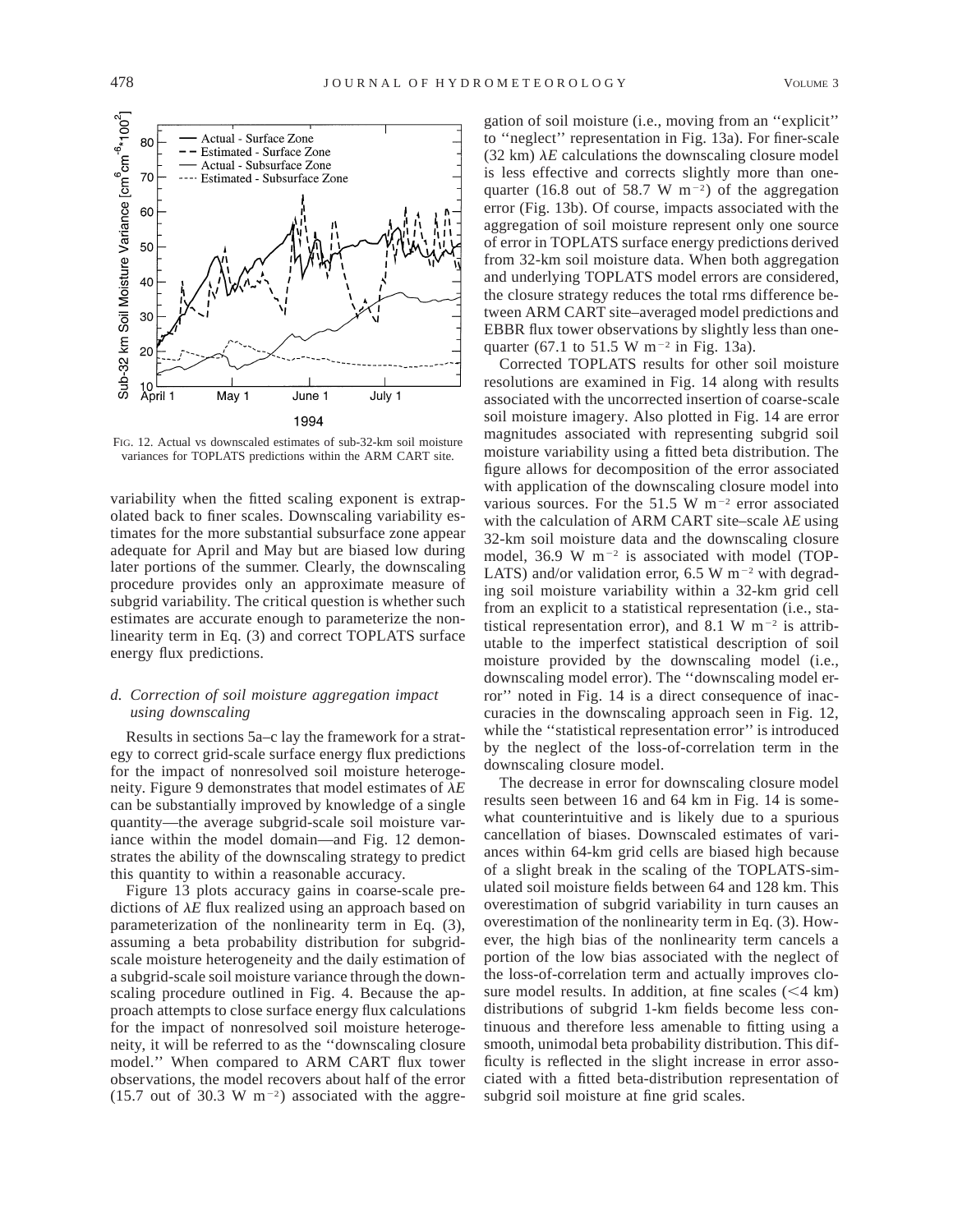

FIG. 13. Level of rms error in (a) ARM CART site–averaged and (b) 32-km noontime  $\lambda E$ predictions associated with each of the strategies shown in Fig. 9, and the downscaling closure model presented in Fig. 4.

## **6. Discussion and conclusions**

This analysis concerns itself solely with the impact of spatially aggregating soil moisture on the prediction of large-scale surface energy fluxes. Analogous concerns about the impact of averaging land surface parameters and the dynamic impacts of smoothing land surface heterogeneity are not considered. The emphasis on inserting coarse-scale  $(>= 30 \text{ km})$  observations into an otherwise fine-scale (1 km) model is made relevant by current trends in large-scale modeling capabilities and the availability of high-resolution land surface datasets. High-resolution vegetation, soil, and topographic maps are increasingly available at global and continental scales. Reflecting this availability, real-time land surface modeling on an  $\frac{1}{8}$ ° (~15 km) grid for North America is currently being performed as part of the North American Land Data Assimilation Scheme (NLDAS) project and on a  $\frac{1}{4}^{\circ}-\frac{1}{8}^{\circ}$  grid for all land north of 60 $^{\circ}$ S within the Global Land Data Assimilation Scheme (GLDAS)

project (details online at http://ldas.gsfc.nasa.gov). Even finer grid scales should be feasible in the near future. In contrast, the resolution of next-generation passive radiometers designed to measure soil moisture from space is unlikely to fall below 10–30 km even if innovative antennae design strategies are employed (Jackson et al. 1999).

The value of such coarse-scale soil moisture observations for surface energy flux prediction is contingent upon both the magnitude of the soil moisture aggregation effect and the ease with which this effect can be corrected using downscaling techniques. For the particular soil moisture/evapotranspiration formulation employed in TOPLATS (see Fig. 6 and section 5a), spatial smoothing of soil moisture has a profound impact on TOPLATS surface energy flux predictions made within the SGP ARM CART region during June and July 1994 (Fig. 5). However, results in Fig. 9 suggest that a downscaling strategy for soil moisture need not capture all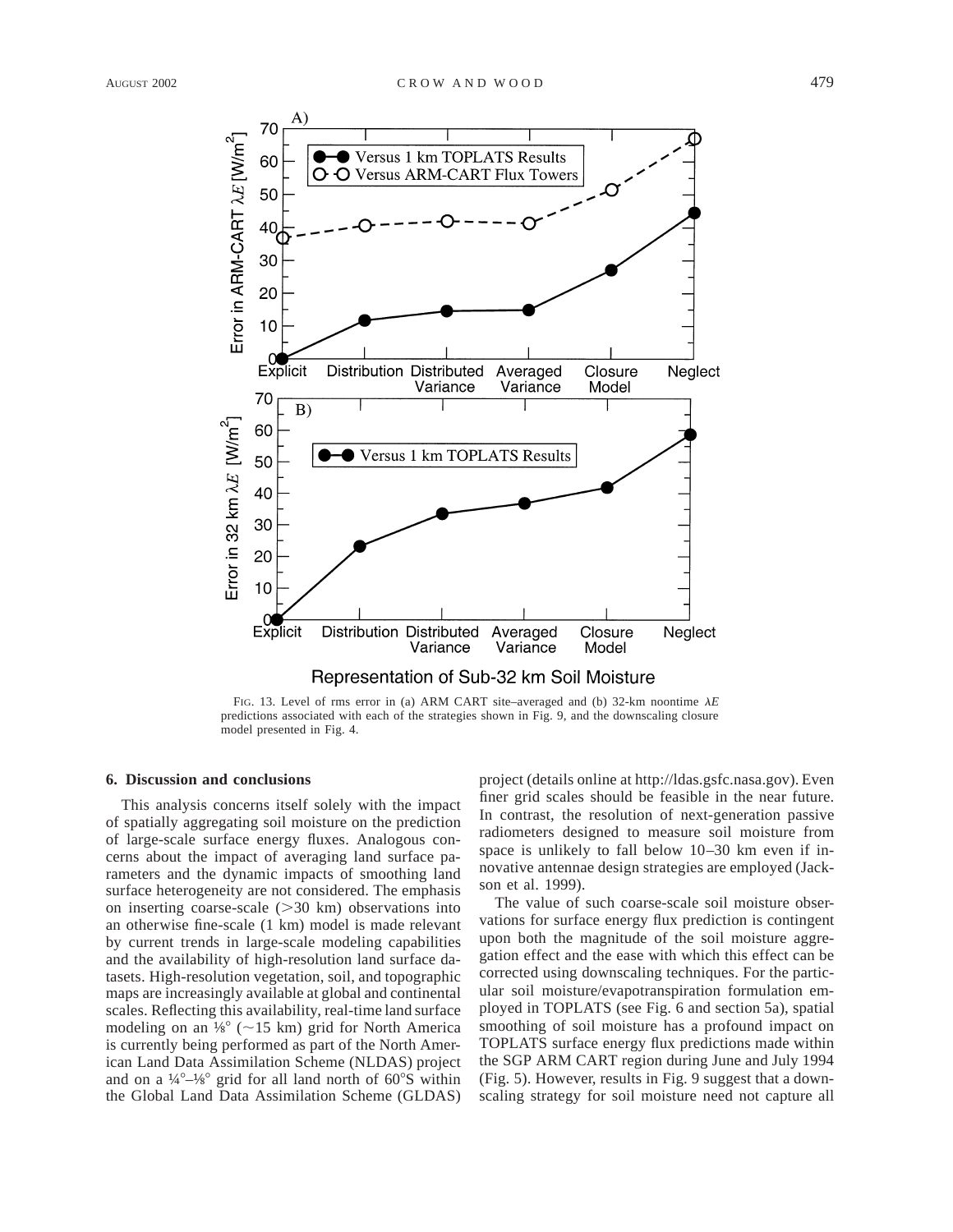

FIG. 14. Level of rms error in ARM CART site–averaged λ*E* predictions associated with various representations of subgrid soil moisture heterogeneity for a range of grid scales. The error associated with the downscaling closure model (open circles) is composed of error in the downscaling procedure (Fig. 12), error associated with a statistical representation of subgrid soil moisture variability (Fig. 5b), and underlying model validation errors.

subgrid information in order to effectively compensate energy flux predictions for this error. In fact, a large fraction of the error associated with neglecting subgridscale soil moisture variability can be corrected using a single, domain-averaged, measurement of subgrid soil moisture variance. This result demonstrates the general feasibility of effective correction strategies by lowering the complexity requirements for descriptions of subgridscale soil moisture heterogeneity down to levels potentially obtainable using downscaling procedures.

This analysis also expands upon work by Dubayah et al. (1997) and Peters-Lidard et al. (2001) by assessing the spatial scaling properties of TOPLATS-simulated soil moisture fields for a larger spatial and temporal domain and demonstrating the degree to which the downscaling strategy shown in Fig. 4 is applicable to the simulated soil moisture fields. As in this previous work, results suggest that the simulated surface soil moisture fields consistently exhibit multiscaling behavior characterized by log–log linearity in  $\langle \theta_{\lambda}^q \rangle$  versus scale  $\lambda$  and concavity in the relationship between  $K(q)$  and  $q$ (Fig. 10).

Despite the general strength of a power-law relationship between second statistical moments and scale (Fig. 11), the downscaling procedure demonstrated in Fig. 4 provides a simplified, and at times inaccurate, representation of subfootprint-scale soil moisture heterogeneity (Fig. 12). However, utilizing the imperfect description it provides, within a probability density function (PDF) representation of subgrid variability, is clearly superior to the typical strategy of assuming zero subgrid variance and applying a point-scale model to coarse-scale information (Fig. 13). In fact, for footprint scales greater than 16 km, the downscaling closure model corrects roughly half of the model error associated with the aggregation of soil moisture data (Fig. 14). The ability to correct such aggregation-based errors is a key consideration for assessing the degree to which poor spatial resolution compromises the value of soil moisture observations from space.

The primary advantage of a downscaling procedure based on spatial scaling lies in its simplicity and ability to predict fine-scale variability in the absence of ancillary data or modified model calibration. Because it requires no additional model parameters, any benefit to model accuracy need not be balanced against concerns about increased model complexity. That said, a wide range of more complex downscaling procedures are possible. One particularly promising strategy is combining high-resolution land surface data (e.g., land cover or soil texture) and coarse-scale remotely sensed soil moisture imagery using variational data assimilation to recover subfootprint-scale heterogeneity in remotely sensed soil moisture fields (Reichle et al. 2001). This technique allows for recovery of subfootprint-scale cross correlation between land surface properties and soil moisture and, consequently, correction for a portion of the loss-of-correlation term in Eq. (3).

The coarse spatial resolution at which current antennae technology allows for the remote observation of soil moisture from space poses a challenge for efforts by hydrologists to demonstrate the value of a spaceborne sensor designed exclusively for the measurement of surface soil moisture. While aggregation effects surrounding the coarse-scale retrieval and insertion of soil moisture imagery into land surface models are potentially large, prospects for remediation of these errors through simplistic correction strategies appear quite good. The ease with which aggregation errors can be corrected suggests that the value of remotely sensed soil moisture observations for large-scale energy flux prediction is not irreparably compromised by poor horizontal sensor resolution.

*Acknowledgments.* This research was supported in part through NASA Grants NAG8-1517 and NAG5- 6494. Data were obtained from the Atmospheric Radiation Measurement (ARM) Program sponsored by the U.S. Department of Energy.

#### REFERENCES

- Avissar, R., 1992: Conceptual aspects of a statistical–dynamical approach to represent landscape subgrid-scale heterogeneities in atmospheric models. *J. Geophys. Res.,* **97,** 2729–2742.
- and T. Schmidt, 1998: An evaluation of the scale at which ground-surface heat flux patchiness affects the convective boundary layer using a large-eddy simulation model. *J. Atmos. Sci.,* **55,** 2666–2689.
- Betts, A. K., and A. C. M. Beljaars, 1993: Estimation of effective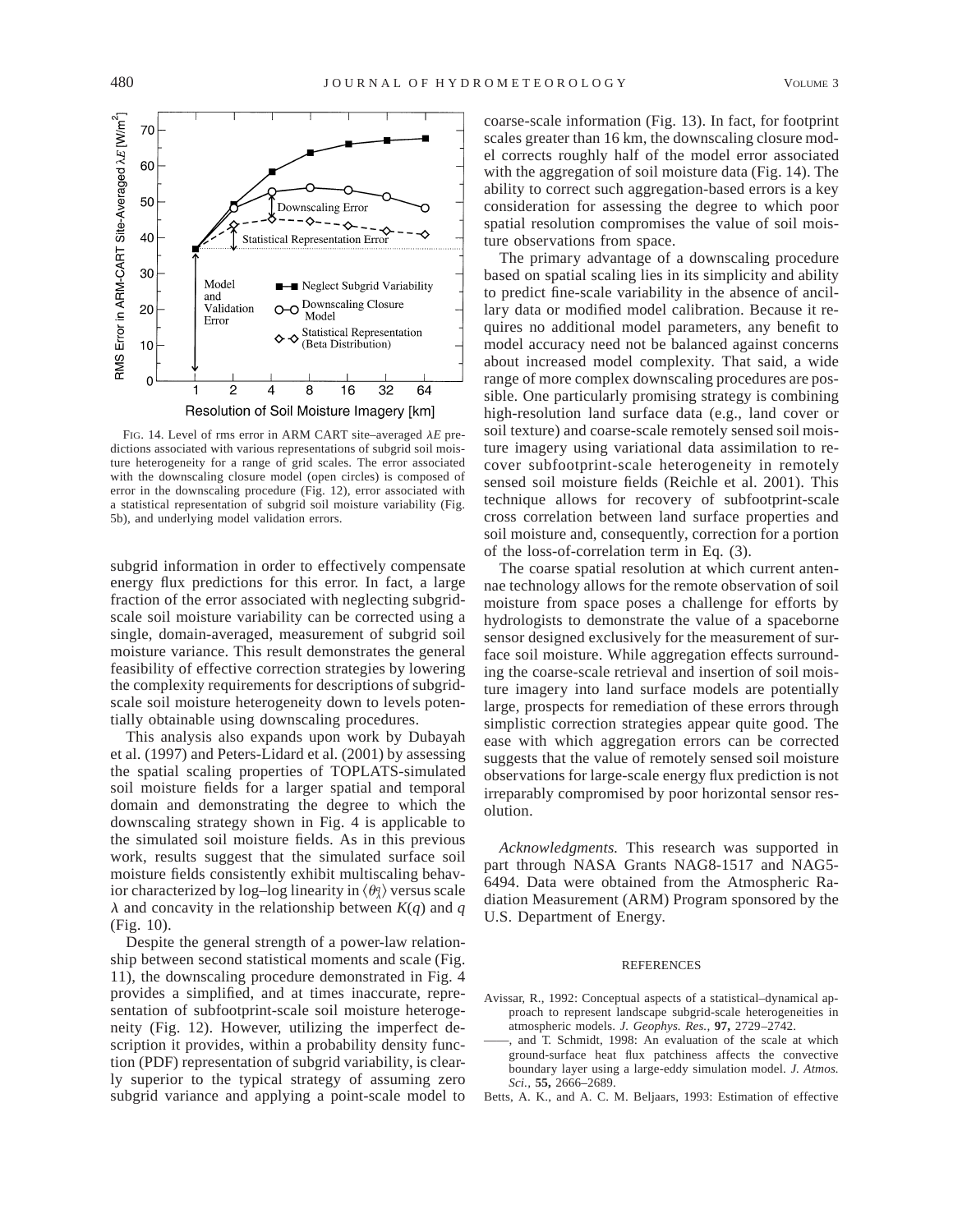roughness length for heat and momentum from FIFE data. *Atmos. Res.,* **30,** 251–261.

- Blöschl, G., and M. Sivipalan, 1995: Scale issues in hydrological modeling: A review. *Scale Issues in Hydrological Modeling,* M. Sivipalan and J. D. Kalma, Eds., John Wiley and Sons, 9–48.
- Boulet, G., J. D. Kalma, I. Braud, and M. Vauclin, 1999: An assessment of effective land surface parameterisation in regionalscale water balance studies. *J. Hydrol.,* **217,** 225–238.
- Brutsaert, W., 1982: *Evaporation Into the Atmosphere.* D. Reidel, 299 pp.
- Choudhury, B. J., and C. A. Federer, 1984: Some sensitivity results for corn canopy temperature and its spatial variation induced by soil hydraulic heterogeneity. *Agric. For. Meteor.,* **31,** 297–317. ——, and S. B. Idso, 1985: Evaluating plant and canopy resistances of field grown wheat from concurrent diurnal observations of leaf water potential, stomatal resistance, canopy temperature and evapotranspiration flux. *Agric. For. Meteor.,* **34,** 67–76.
- Cosby, B. J., G. M. Hornberger, R. B. Clapp, and T. R. Ginn, 1984: A statistical exploration of the relationships of soil water characteristics to the physical properties of soils. *Water Resour. Res.,* **20,** 682–690.
- Crow, W. T., E. F. Wood, and R. Dubayah, 2000: Potential for downscaling soil moisture maps derived from spaceborne imaging radar data. *J. Geophys. Res.,* **105,** 2203–2212.
- ——, M. Drusch, and E. F. Wood, 2001: An Observation System Simulation Experiment (OSSE) for the impact of land surface heterogeneity on AMSR-E soil moisture retrieval. *IEEE Trans. Geosci. Remote Sens.,* **39** (8), 1622–1631.
- Desborough, C. E., 1997: The impact of root weighting on the response of transpiration to moisture stress in land surface schemes. *Mon. Wea. Rev.,* **125,** 1920–1930.
- Diak, G. R., and C. Gautier, 1983: Improvements to a simple physical model for estimating insolation from GOES data. *J. Climate Appl. Meteor.,* **22,** 505–508.
- Dingman, S. L., 1994: *Physical Hydrology.* Prentice Hall, 575 pp.
- Doran, J. C., J. M. Hubbe, J. C. Liljigren, W. J. Shaw, G. J. Collatz, D. R. Cook, and R. L. Hart, 1998: A technique for determining the spatial and temporal distributions of surface fluxes of heat and moisture over the Southern Great Plains Cloud and Radiation Testbed. *J. Geophys. Res.,* **103,** 6109–6121.
- Drusch, M., E. F. Wood, and R. Lindau, 1999a: The impact of the SSM/I antenna gain function on land surface parameter retrieval. *Geophys. Res. Lett.,* **26,** 3481–3484.
	- ——, ——, and C. Simmer, 1999b: Up-scaling effects in passive microwave remote sensing: ESTAR 1.4 GHz measurements during SGP'97. *Geophys. Res. Lett.,* **26,** 879–882.
- Dubayah, R., E. F. Wood, and D. Lavalee, 1997: Multiscaling analysis in distributed modeling and remote sensing: An application using soil moisture. *Scale, Multiscaling, Remote Sensing, and GIS,* M. F. Goodchild and D. A. Quattrochi, Eds., Cambridge University Press, 93–111.
- Famiglietti, J. S., and E. F. Wood, 1994a: Application of multiscale water and energy balance models on a tall grass prairie. *Water Resour. Res.,* **30,** 3079–3093.
- ——, and ——, 1994b: Multiscale modeling of spatially variable water and energy balance processes. *Water Resour. Res.,* **30,** 3061–3078.
- ——, and ——, 1995: Effects of spatial variability and scale on areally averaged evapotranspiration. *Water Resour. Res.,* **31,** 699–712.
- ——, and Coauthors, 1999: Ground-based investigation of soil moisture variability within remote sensing footprints during the Southern Great Plains 1997 (SGP97) Hydrology Experiment. *Water Resour. Res.,* **35,** 1839–1851.
- Fast, J. D., and M. D. McCorcle, 1991: The effect of heterogeneous soil moisture on a summer baroclinic circulation in the central United States. *Mon. Wea. Rev.,* **119,** 2140–2168.
- Feddes, R. A., and P. E. Rijtema, 1972: Water withdrawal by plant roots. *J. Hydrol.,* **17,** 35–59.
- Federer, C. A., 1979: A soil–plant–atmosphere model for transpiration and availability of soil water. *Water Resour. Res.,* **15,** 555–562.
- Gao, W., R. L. Coulter, B. M. Lesht, J. Qiu, and M. L. Wesley, 1998: Estimating clear-sky regional surface fluxes in the Southern Great Plains Atmospheric Radiation Measurement site with ground measurements and satellite observations. *J. Appl. Meteor.,* **37,** 5–22.
- Giorgi, F., and R. Avissar, 1997: Representation of heterogeneity effects in earth system modeling: Experience from land surface modeling. *Rev. Geophys.,* **35,** 413–438.
- Gupta, H. V., L. A. Bastidas, S. Sorooshian, W. J. Schuttleworth, and Z. L. Zhang, 1999: Parameter estimation of a land surface scheme using multicriteria methods. *J. Geophys. Res.,* **104,** 19 491–19 503.
- Gupta, V. K., and E. Waymire, 1990: Multiscaling properties of spatial rainfall and river flow distributions. *J. Geophys. Res.,* **95,** 1999– 2009.
- Hillel, D., 1980: *Fundamentals of Soil Physics.* Academic Press, 413 pp.
- Hu, Z., Y. Chen, and S. Islam, 1998: Multiscaling properties of soil moisture images and decomposition of large- and small-scale features using wavelet transforms. *Int. J. Remote Sens.,* **19,** 2451–2467.
- Hudlow, M. D., J. A. Smith, M. L. Walton, and R. C. Shedd, 1991: NEXRAD: New era in hydrometeorology. *Hydrological Applications of Weather Radar,* I. Cluckie and C. Colliers, Eds., Ellis Horwood, 602–612.
- Jackson, T. J., D. M. Le Vine, A. Y. Hsu, A. Oldak, P. J. Starks, C. T. Swift, J. D. Isham, and M. Haken, 1999: Soil moisture mapping at regional scales using microwave radiometry: The Southern Great Plains Hydrology Experiment. *IEEE Trans. Geosci. Remote Sens.,* **37,** 2136–2151.
- Jacquemin, B., and J. Noilhan, 1990: Sensitivity study and validation of a land-surface parameterization using the HAPEX–MOBIL-HY data set. *Bound.-Layer Meteor.,* **52,** 93–134.
- Jarvais, P. G., 1976: The interpretation of the variations in leaf water potential and stomatal conductance found in canopies in the field. *Philos. Trans. Roy. Soc. London,* **273B,** 563–610.
- Kondo, J., 1971: Relationship between the roughness coefficient and other aerodynamic parameters. *J. Meteor. Soc. Japan,* **49,** 120– 124.
- Koster, R. D., M. J. Suarez, and M. Heiser, 2000: Variance and predictability of precipitation at seasonal–to–interannual time scales. *J. Hydrometeor.,* **1,** 26–46.
- Kustas, W. P., and T. J. Jackson, 1999: The impact on area-averaged heat fluxes from using remotely sensed data at different resolutions: A case study with Washita '92 data. *Water Resour. Res.,* **35,** 1539–1550.
- Le Vine, D. M., A. J. Griffis, C. T. Swift, and T. J. Jackson, 1994: ESTAR: A synthetic aperture microwave radiometer for remote sensing applications. *Proc. IEEE,* **82,** 1787–1801.
- Lynn, B. H., D. Rind, and R. Avissar, 1995: The importance of mesoscale circulations generated by subgrid-scale landscape heterogeneities in general circulation models. *J. Climate,* **8,** 191– 205.
- Njoku, E. G., S. J. Hook, and A. Chehbouni, 1996: Effects of surface heterogeneity on thermal remote sensing of land parameters. *Scaling up in Hydrology Using Remote Sensing,* J. B. Stewart et al., Eds., John Wiley and Sons, 19–39.
- Peters-Lidard, C. D., M. S. Zion, and E. F. Wood, 1997: A soil– vegetation–atmosphere transfer scheme for modeling spatially variable water and energy balance processes. *J. Geophys. Res.,* **102,** 4303–4324.
- ——, E. Blackburn, X. Liang, and E. F. Wood, 1998: The effect of soil thermal conductivity parameterization on surface energy fluxes and temperatures. *J. Atmos. Sci.,* **55,** 1209–1224.
- ——, F. Pan, and E. F. Wood, 2001: A re-examination of modeled and measured soil moisture spatial variability and its implications for land surface modeling. *Adv. Water Resour.,* **24,** 1069– 1083.